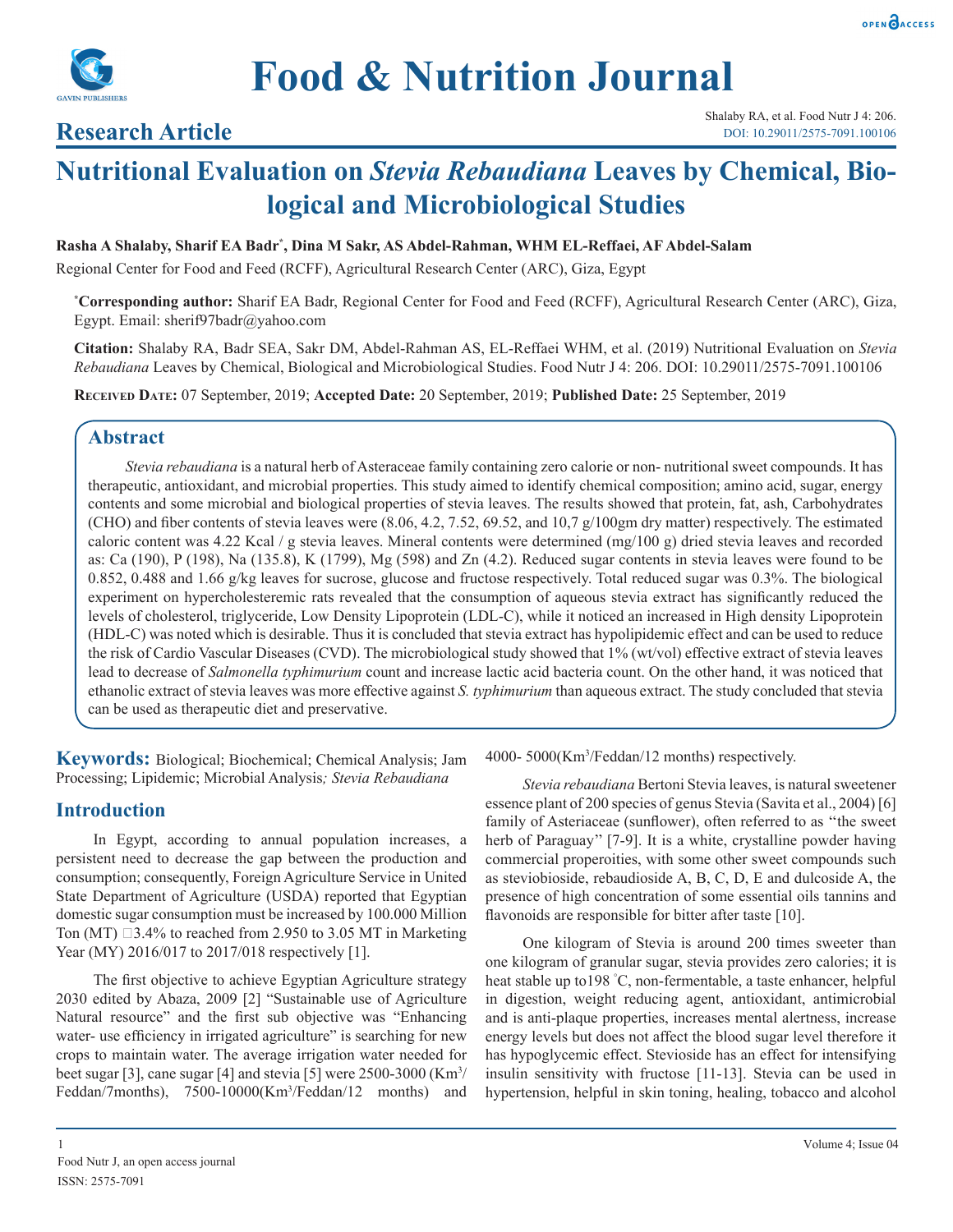cravings and a tonic for pancreas and anti-caries [14,15], It can also be used as alternative source of sugar for food confectioneries, bakeries, fruit juices, jams, biscuits, chocolates, vegetables and other food stuffs. Consumer trends to prefer foods derived from natural resources that lack artificial components such as aspartame and saccharine, in which reported of some neuropsychiatric disorders, headache and dermatologic reactions [16].

Jayaraman et al., (2008) [17] proved that 50 mg/ml of stevia leaf extracts (ethyl acetate, acetone and chloroform) had antibacterial, anti-yeast, and antifungal activity e.g. *Escherichia coli, Bacillus subtilis, Staphylococcus aureus, Salmonella typhi, Vibrio cholera, Candida albicans, Cryptococcus neoformans, Trichophyton mentagrophytes,* and *Epidermophyton*.

Debnath (2008) [18] reported that Crude leaf methanolic and chloroform extracts were the most effective than water extracts against S. aureus followed by *Staphylococcus mutans*, *B. subtilis* and *E. coli* respectively on the basis of the zone of inhibition (MIC). On the other hands, maximum zone of inhibition was shown by *Sclerotinia minor*. The antimicrobial and antifungal effect was similar to tested antibiotics; those effect due to formation of secondary metabolites responsible for antimicrobial effect.

The aim of this study is to characterize some chemical contents and antibacterial properties of stevia leaves, to evaluate the biological effects on lipid profile, and to compare sensory differences between 3 types of sugar (sucrose, fructose and stevia) used in jams.

## **Materials and Methods**

## **Chemical Composition**

## **a) Raw Materials**

Stevia leaves obtained from Sugar Crops Institute - Agriculture Research center - Giza, Egypt. The proximate, chemical, microbiological, biological, biochemical analysis have been done in the Regional center for Food and Feed- Agriculture Research Center- Giza, Egypt. Viscosity have been determined on National institute for food processing.

## **b) Chemical analysis**

Stevia leaves was oven dried on 60º C overnight, until constant weight. Proximate analysis including moisture, total protein, fat, ash, minerals and crude fiber were carried out according to [19]. Carbohydrate content was calculated by difference. The fatty acids content was measured according to standard fatty acids methyl esters (FAME) [20] using Gas-Liquid Chromatography (GLC) technique. Minerals determination was carried out using Optima 2000DV inductively coupled plasma spectrometer with full PC control (Perkin Elmer). Concentrations were obtained based on calibration curves developed by using (Merck) ICP standards.

Amino acids determination was performed according to (AOAC, 2007) [19] using amino acids analyzer (Biochrom 30) through ion exchange resin via ninhydrin post-column derivatization.

#### **c) Reducing sugar**

Reduced sugars content were determined according to ICUMSA (1998) [21] using 4 g of stevia leaf powder. The sample was placed in a 200 mL flask, and the volume made up to mark with distilled water. The mixture was filtered using a What man (no. 1) filter paper and titrated with Fehling's solution to determine reducing sugars content.

#### **d) Estimated energy**

Laboratory determination of energy was carried out according to operating instruction manual for [22].

#### **e) Caloric energy value**

Energy was determined according to the method described by Atwater, & Benedict, (1902) [23]. By this determination, 1 g of carbohydrate provides 4 kcal; 1 g of protein provides 4 kcal and 1 g fat provides 9 kcal.

#### **Biological Experiment**

The preparation of stevia extract was standardized Through sensory evaluation, considering 66 g of stevia leaf powder was boiled with 1500 ml water for 3 hours and 20 minutes, which produced 400 ml of extract. which have been prepared the freshly in the early morning every day. The five weeks old male albino rats were individually housed in stainless steel cages and maintained at 22-24 º C of relative humidity 45-55%. Diet and water were provided *ad-libitum*. Adaptation time took three days using barley as the sole diet. All diets were analyzed for moisture, crude protein, fiber, fat and ash according to [19].

Eighteen rats were randomly distributed on three groups: Group 1 served as negative control fed on normal diet (a) which was formulated according to (NRC, 1995) [24] and drunk tap water. Group 2 " positive control" fed on high fat diet (b) included 20% soya bean oil as fat source to prepare high fat diet and drunk tap water. Group 3 fed on high fat diet (b) and supplied with freshly prepared aqueous-stevia extract. At zero time, after 4 and 8 weeks (two months); blood samples were collected centrifuged at 3000 rpm for 15 min.

Serum was separated and kept at 4 º C until biochemical analysis of triglycerides, cholesterol [25], High Density Lipoprotein (HDL) (Friedewald et al., 1972) [26] and Low Density Lipoprotein (LDL) [27].

## **Microbiological Evaluation**

#### **a) Bacteria strains**

Pathogenic bacteria strain i.e. *Salmonella typhimurium* was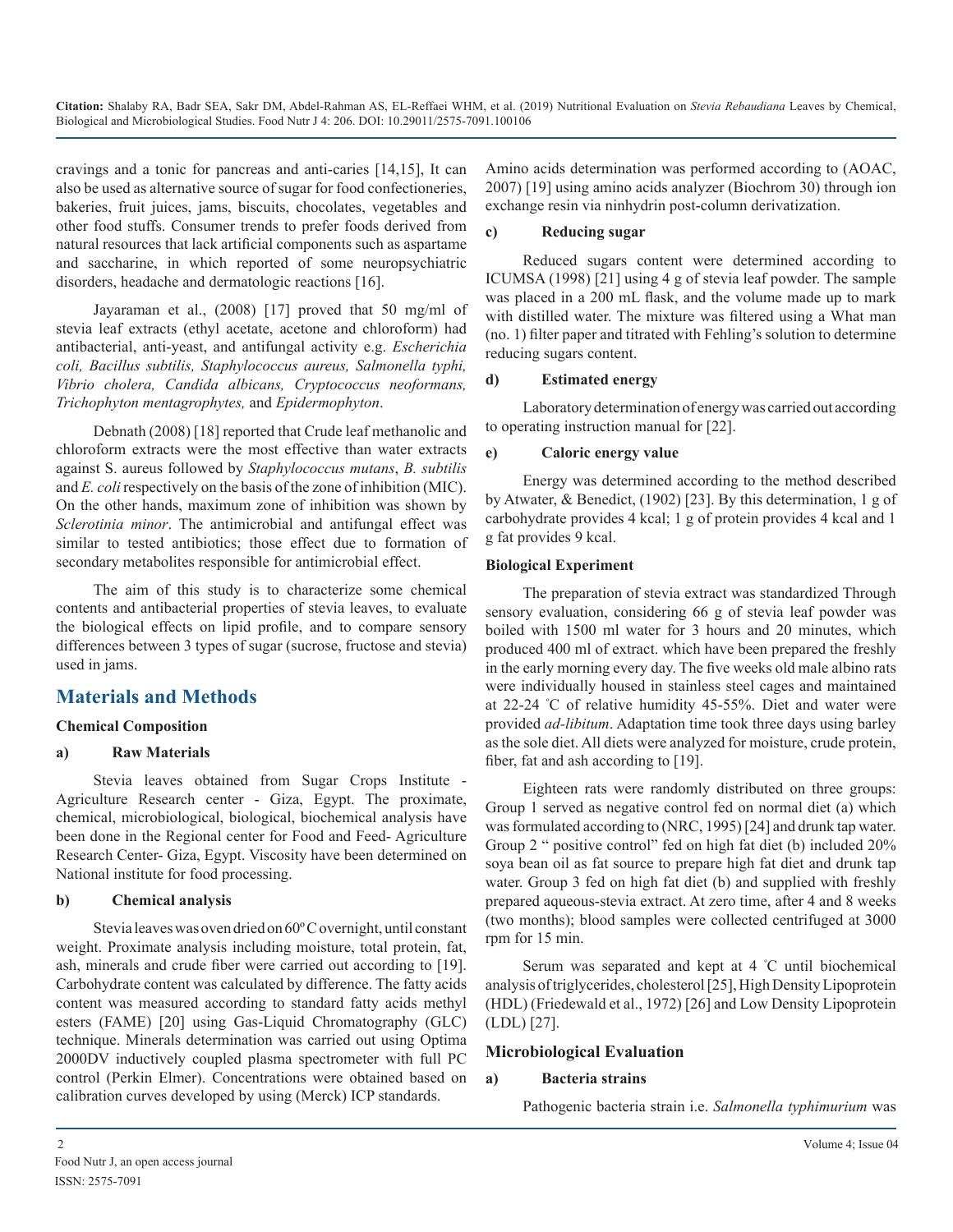used to evaluate the effect of natural antimicrobial agents. This strain was kindly provided by Abdel- Salam, A.F., Regional Center for Food and Feed, Agriculture Research Centre (ARC), Giza-Egypt. *Salmonella typhimurium* isolates were maintained through monthly transfers on nutrient agar and stored at 4 ° C.

#### **b) Standard inoculum**

Standard inoculum was prepared by inoculation conical flask (100 mL in volume containing 50 mL of 1% buffered peptone water (pH 7.2) for 24 hr. at 37 ° C with loop of *S. typhimurium*. Viable cells counts were determined by serial dilution and subsequent enumeration on S.S agar.

#### **c) Effect of stevia leaves on growth of** *S. typhimurium in vitro*

Erlenmeyer flasks 250 mL contained 50 mL of 1% buffered peptone water were inoculated with 1 mL of *S. typhimurium* containing about 108 cfu/mL, then added concentrate 1% of stevia leaves (powder and ethanolic extract) to each flask separately. The flasks were incubated at 37 ° C for 24 hours on rotary shaker (100rpm). The control was inoculated with *S. typhimurium* only.

#### **d) Effect of stevia leaves on growth of lactic acid bacteria in yoghurt**

Stevia leaves ethanolic and aqueous 1% solution were added to yoghurt samples. The controls were left without any treatment. Yoghurt samples were incubated at 37 ° C for 3 hours, then put at 4 ° C and the mean cfu/g was determined for lactic acid bacteria according to [28].

#### **e) Antimicrobial assay using the diffusion method**

The petri plates were poured with 20 ml of nutrient agar, after inoculated it with microbial culture of *S. typhimurium*. The microorganism and growth medium were mixed thoroughly to ensure uniform distribution of the microorganism. Sterilized filter discs (whatman type1, 0.6 cm in diameter) were placed on the surface of nutrient agar. Each aqueous and ethanolic extract was tested by addition 100 ml of each type to each filter paper disc. Plates for antimicrobial activity test were incubated at 37 ° C for 24 hours. The experiment was done 3 times. The inhibition zone diameter was measured using Vernier calipers and expressed in millimeters.

#### **Pumpkin Jam**

Three types of pumpkin jams have been cooked with crystal sugars sucrose, fructose and stevia (purchased from local market). 750 gm of pumpkin fruits cut in big portions and divided in 3 cooking pots then adding 1 gm of stevia, 150 gm fructose and 250 gm of sucrose into each pot separately and kept boil till tender. 150 gm of mashed boiled green apple as source of pectin and 1gm lemon salt was added to each pot to make jam.

The amount of fructose was equivalent of 1.5 times sweeten respectively from sucrose Armand Cardello et al., 1979 [29], while stevia was equivalent of 200 times sweeten from sucrose (Chang et al., 2005) [11], which considered as standard consumed sugar which have sweetener rate 100%.

#### **Organoleptic Evaluation**

Organoleptic evaluation of the three jam samples was conducted as described by Iwe (2002) [30] using 30 members panel randomly selected from the area of Regional center for food and feed community. The samples were packed in a transparent jam bottled and presented in a coded letter. The sensory quality attributes of the samples were color, taste, aroma, texture, sweetness, palatability and notes.



The questionnaire sheet presented to the panelists, they were requested to fill the panelists according to the grade based on a 3 points showing high, moderate and least acceptable in all attributes. The test was also provided with potable water to rinse their mouth after evaluating each sample to avoid taste interference. The samples were also photocopied using digital camera.

#### **Viscosity Evaluation**

Viscosity was determined in Food Technology Research Institute, Agriculture Research Center Giza, Egypt, using Brookfield Viscometer DVIII utra (Rpm 10, Temperature 25 <sup>º</sup> C, spindle No. HA-07).

#### **Statistical Analysis**

Analysis of variance (Multivariate) and Duncan's test were conducted using a Statistical Analyses software [31]. A probability to (P≤0.05) was used to establish the statistical significance. The sensory evaluation was done using one factor analysis of variance

## **Results and Discussions**

#### **Chemical Composition**

The chemical composition of dried stevia leaves has been studied in previous researchers, the chemical analysis for 100gm dry matter of current study is presented in table 1, protein contents was 8.06 gm/100gm DM of stevia leaves, it was lower than [32-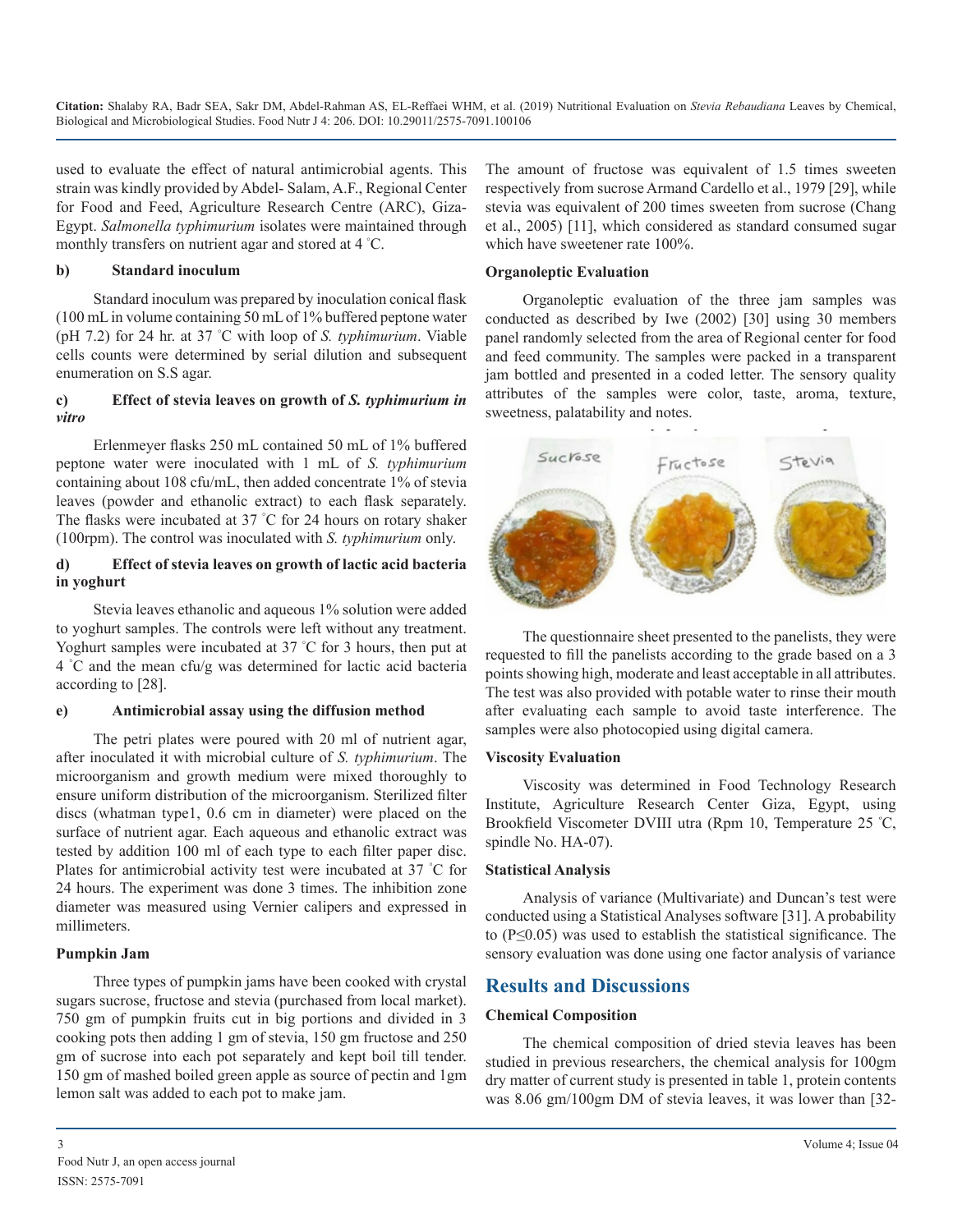34] which ranged from 11.2 - 16.23 g/ 100 gm DM stevia. Fat contents was 4.2 g/ 100gm DM stevia similar to [34-35]. Ash content was 7.52 g/100gm DM stevia leaves it was in the similar with [33]. Carbohydrate content was 69.52 gm/100gm DM of stevia leaves in the near range 62 g/ 100gm DM stevia leaves to [33].

| <b>Chemical composition</b> | Protein | <b>Fats</b>      | Ash            | Carbohydrate | Dietary fiber |
|-----------------------------|---------|------------------|----------------|--------------|---------------|
| $100gm)$ DM<br>Value $(gm)$ | 8.06    | $\cap$<br>∙ ∠. ۳ | ר בי<br>ے بی ا | 69.52        | 10.70         |

**Table 1:** Chemical composition of Stevia leaves gm/100gm dry matter basis (DM).

#### **Mineral contents**

Data in table 2 revealed that mineral contents mg/100gm of dried stevia leaves were high in Calcium, Magnesium, Potassium and Zinc contents. Khiraoui A. et al.; (2017) [34] studied variable breeding on different sex cultivated areas (from sandy to silty clay soils and from arid to sub humid bio-climate) in Morocco; mineral composition showed very wide differences in analyzed results for Ca (579.5: 733.7), Na (69:190), K (1633:2787), Mg (179.6:198) Zn (1.71:5.32) mg/100gm of stevia leaves. Na and P values were near to [6] 190 and 1800 mg/100gm DM stevia leaves respectively.

| <b>Minerals</b> | Calcium | <b>Phosphorus</b> | Sodium       | <b>Potassium</b> | <b>Magnesium</b> | Zinc |
|-----------------|---------|-------------------|--------------|------------------|------------------|------|
| Values          | 190     | 198               | 358<br>199.8 | 1799             | 598              | т.∠  |

Table 2: Contents of minerals in dried leaves of Stevia mg 100/g.

#### **Amino acid contents**

| <b>Essential Amino acids</b> | <b>Contents</b> | <b>Non-Essential Amino acids</b> | <b>Contents</b>          |
|------------------------------|-----------------|----------------------------------|--------------------------|
| Threonine                    | 0.37            | Alanine                          | 0.4                      |
| Valine                       | 0.42            | Aspertic                         | 0.65                     |
| Iso-Leucine                  | 0.36            | Serine                           | 0.33                     |
| Leucine                      | 0.6             | Glutamic                         | 0.77                     |
| Phenyl Alanine               | 0.39            | Glycine                          | 0.37                     |
| Histidine                    | 0.18            | Proleine                         | 0.92                     |
| Argenine                     | 0.39            | Tyrosine                         | 0.29                     |
| Lysine                       | 0.48            | Cysteine                         | 0.58                     |
| Methionine                   | 0.99            |                                  | $\overline{\phantom{a}}$ |
| Tryptophan                   | ND              | $\overline{\phantom{0}}$         | ۰.                       |
| <b>Total</b>                 | 4.18            | <b>Total</b>                     | 4.31                     |

**Table 3:** Amino acid contents for stevia leaves mg/ 100 g protein.

The amount of essential amino acids was similar to nonessential amino acids in current study. Leucine and methionine were the highest essential amino acids (0.6 and 0.99 mg/100gm protein) respectively; which agreed with Li et al., (2011) [36] who reported that leucine was the highest essential amino acid 1.300 mg/100gm protein, noticed that he didn't analyze methionine; as thus proleine and glutamic were the highest non- essential amino acids (0.92 and 0.77 mg/100gm protein) respectively.

On contrast; the lowest essential amino acid was Histidine (0.18) mg/100gm protein and non- essential amino acid was tyrosine (0.29) mg/100gm protein this agreed with [36] proved that there is a wide range for amino acid contents in his study, as the same Proline and tyrosine were the highest and the lowest non-essential amino acid 1.729 and 0.495mg/100gm protein respectively.

Li et al., (2011) [36] analyzed amino acids contents using wide varieties of stevia leaves, his essential amino acid contents was 5.89 near with current study 4.18 mg/100gm protein. Non-Essential amino acid contents in the current study were nearly the same figures with the study conducted by [33] 3.82 compared with 4.31 mg/100gm protein in the current study.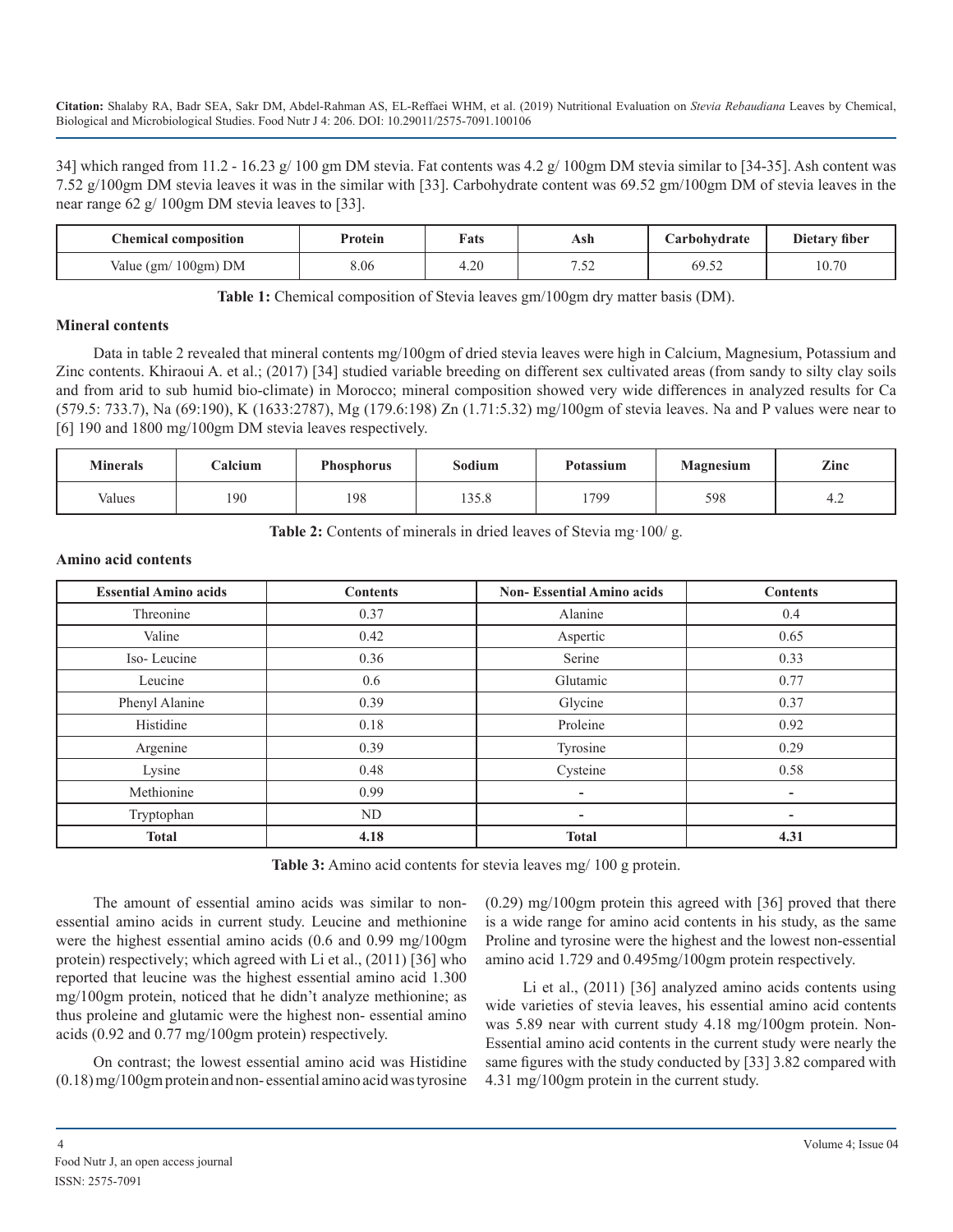#### **Sugar Contents**

Sweet components vary between 4- 20% of the dry weight of the leaves depending on stevia genotypes, treatments, pH and growing conditions [37]. The sugar contents in stevia leaves determined to be 0.852, 0.488 and 1.66 g/kg leaves for sucrose, glucose and fructose respectively, the total reduced sugar was 0.3%, agreed with [33,38] which determined reducing sugar ranged from 0.45-5.3 and 0.3-0.36 %. Gasmalla et al., (2014) and Khiraoui et al., (2017) [34,38] reported that reduced sugar contents ranged from 3.87 to 5.876 gm/ 100 gm dry weight basis; with the average of 4.83 which is the same of our result (4.88) gm/ 100 gm dry weight basis. The sweeteners sugars of stevia were sucrose (8.52) and fructose (16.6) gm/100 gm dry matter basis.

#### **Caloric Measurements**

The estimated and calculated calories for stevia dried leaves presented in table 4 they were 422 and 348 Kcal/100 gm respectively; likewise, [34,38] who calculated energy contents ranged 362.3 - 384.2 kcal/100 gm. The estimated calories measure gross energy which defined as "the total chemical energy measured from complete combustion of the food in a bomb calorimeter" [39]. Calculated energy depend on Metabolic Energy (ME) which defined as "the amount of energy available for total (whole body) heat production at nitrogen and energy balance" Livesey, 2001 [40] and it was calculated using Atwater factor. There are many theories to explain these differences. The most reasonable explanation that according to definition they are two different types of energy. The other explanation going through that foods that provide substantial amounts of energy as protein, fat and carbohydrate in the ordinary diet, energy conversion factors in the Atwater specific factor system varies. These ranges are respectively, 44, 7 and 35 percent [41]. The last explanation that Atwater specific factor system appears to be take only protein, fat and total carbohydrate into account, and neglect the differentiation between available carbohydrate and dietary fiber into account.

| Caloric contents (Kcal/100 gm) | Calculated | <b>Estimated</b> |  |
|--------------------------------|------------|------------------|--|
|                                | 348        |                  |  |

**Table 4:** Caloric contents in dried stevia leaves on dry matter basis (Kcal/g).

Finally; it could be concluded that chemical composition for stevia leaves started in Japan by [42] till now, many researches [32-36,43,44] studied chemical composition, mineral, amino acid and sugar contents, in many geographical areas and countries with different environmental condition from Japan, Morocco, Turkey, Iran, Al- Salvador and Egypt, that results had wide range of composition which could be reflecting to geographical and genotypes variations.

#### **Microbial Results**

The results in table 5 clearly showed that stevia (powder and ethanolic extract) at concentrate 1% lead to decreasing of *S. typhimurium* counts from  $6 \times 10^9$  to  $9 \times 10^5$  and  $3 \times 10^5$  cfu/ml respectively; on the other hand, increased Lactic acid bacteria counts from  $3 \times 10^3$  to  $8 \times 10^5$  and  $6 \times 10^6$  cfu/ml at concentrate 1% of powder and ethanolic extract respectively. Data reported in table 6 revealed that the ethanolic extract of stevia leaves was more sensitively against *S. typhimurium* than aqueous extract, such exhibited higher diameter of inhibition zone against *S. typhimurium* in 15mm, while aqueous extract recorded inhibition zone in 6mm against *S. typhimurium*. The results were agreement with those recorded by [45] who examined the antimicrobial activity of organic extracts from stevia and stevioside against a wide spectrum of food-borne pathogens, including *B. subtilis, Bacillus cereus, Staphylococcus xylosus, Alcaligenes denitrificans, Kleb siella pneumoniae, Pseudomona aeruginosa, Salmonella typhimurium*, and *Serratia marcescens*. The extracts were tested at two concentrations, 500 and 1000 µg/mL, and displayed a dosedependent inhibition across all the microorganisms tested. Ethanol and acetone extracts displayed the broader spectra of inhibitory activity.

| <b>Treatments</b>                                              | Powder            | <b>Ethanolic extract</b> |               |  |  |
|----------------------------------------------------------------|-------------------|--------------------------|---------------|--|--|
| <b>Microorganisms</b>                                          | $1\%$             | $1\%$                    | Control       |  |  |
| S. typhimurium                                                 | $9 \times 10^{5}$ |                          | $6\times10^9$ |  |  |
| L.A.B.                                                         | $8\times10^5$     | $3\times10^3$            |               |  |  |
| The used inoculum of S. typhimurium was $5 \times 10^8$ cfu/ml |                   |                          |               |  |  |

**Table 5:** Effect of stevia leaves on growth of *S. typhimurium* in vitro and lactic acid bacteria in yoghurt (cfu/ml).

| <b>Treatment</b> |                | <b>Ethanolic extract</b> |  |
|------------------|----------------|--------------------------|--|
| Microorganism    | <b>Aqueous</b> |                          |  |
| S. typhimurium   |                |                          |  |

**Table 6:** Zone of inhibition (mm) of stevia leaves against *S. typhimurium*.

#### **Biological Study**

Analysis of variance on the effect of feeding rats with aqueous stevia extract on serum lipid profile was presented in table 7; which proved an improvement of mean HDL value compared with both +ve control (high fat group) and -ve control "normal fat" (93.77 versus 64.33 mg/dL respectively), with highly differences  $(P \le 0.05)$ . On the opposite, the mean values LDL was decreased in G3 compare with positive control group followed by negative control LDL (64.33 versus 90.83 mg/dL), triglycerides (59.64 versus 68.72 mg/dL) and total cholesterol (118.65 versus 140.45 mg/dL). Furthermore, administration with stevia showed very high significant reduction for LDL, triglyceride and total cholesterol (P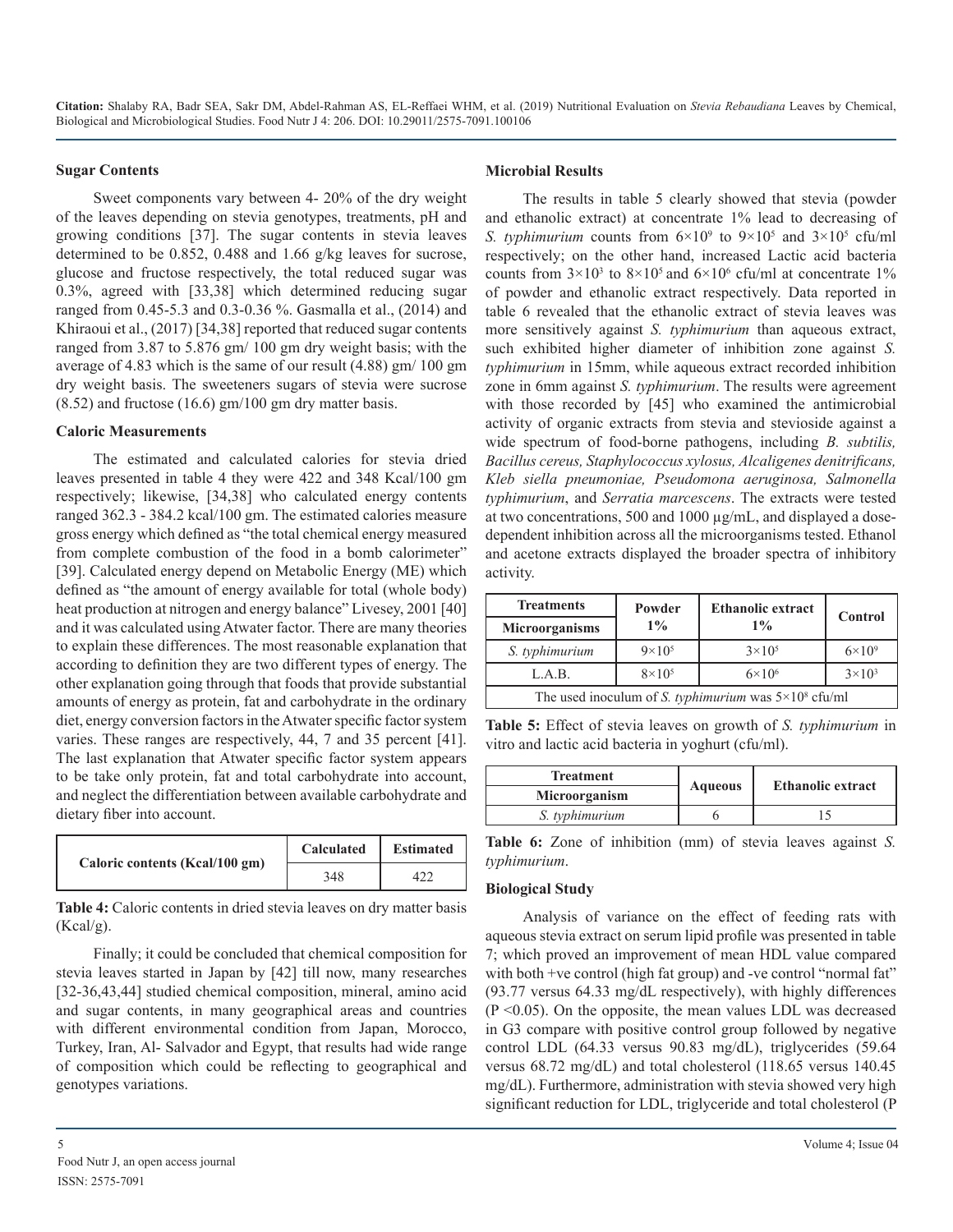$\leq$ 0.05); this agree with sharma et al., (2009) [46] who reported a reduction on LDL, triglyceride and total cholesterol while HDL increased for hypercholesteremic women after intervention with stevia aqueous extract. Many studies proved the ability of stevioside in lowering blood cholesterol which increase the bile acid excretion by preventing re-absorption from small intestine through disturb of micelle formation of acid bile. The increase in excretion of bile acid and cholesterol 7- $\alpha$  hydroxylase enhances the diversion of liver cholesterol to bile acid resulting in cholesterol reduction Ahmed et al., (2018). Current study proved that triglyceride decreased with group administrated with aqueous stevia extract than control

positive group (high fat intake) with mean values (58.64 versus 68.72 ml/dL) respectively. Ahmed et al., (2018) discussed many mechanisms in reducing triglyceride after administration with aqueous extract of stevia, one of them is referred to glucoside as a major substance in stevioside which enhance excretion of hepatic lipase enzyme resulted on lipid degradation. Other mechanisms are decreasing dietary lipid absorption in the intestine through reducing micellar solubilisation of cholesterol and increase excretion of triglyceride in faces. The last mechanism is due to the inhibition role of stevioside on activating acetyl- coenzyme A carboxylase and fatty synthase.

| <b>Parameters</b><br><b>Groups</b> | $HDL$ (mg/dL)                    | $LDL$ (mg/dL)          | Triglycerides (mg/dL)    | <b>Total cholesterol</b><br>(mg/dL) |
|------------------------------------|----------------------------------|------------------------|--------------------------|-------------------------------------|
| $G1$ "C-"                          | $84.72^b \pm 2.038$              | $68.55^{\rm b}$ ± 1.90 | $62.13^{ab} \pm 1.78$    | $124.144^b \pm 1.86$                |
| $G2''C+$ "                         | $64.33^{\circ} \pm 2.13$         | $90.83^a \pm 2.30$     | $68.72^{\circ}$ ±2.90    | $140.155^{\circ}$ ±4.81             |
| G3 "Stevia"                        | $93.77^{\circ} \pm 3.40^{\circ}$ | $64.33b \pm 2.60$      | $58.64^{\circ} \pm 1.16$ | $118.650^b \pm 1.69$                |
|                                    |                                  |                        |                          |                                     |

Within the same column, various superscript letters indicate significant differences (Duncan, *P <0.05*).

| <b>Parameters</b>                                                                                             | Time   | $G1$ "C-"                  | $G2$ "C+"                   | G3 "Stevia"                     |  |
|---------------------------------------------------------------------------------------------------------------|--------|----------------------------|-----------------------------|---------------------------------|--|
|                                                                                                               | 0 week | $74.8^{\text{d}}\pm 0.7$   | $74.8^{\text{d}}\pm 0.7$    | $74.8^{\text{d}}\pm 0.7$        |  |
| HDL- Cholesterol (mg/dL)                                                                                      | 4 week | $85.8^{\circ} \pm 1.3$     | $63.5^{\circ}$ ± 1.0        | $99.5^{\text{d}} \pm 1.1$       |  |
|                                                                                                               | 8 week | $94.2^{\rm b} \pm 1.5$     | $54.7 f_{\pm 2}$            | $107^{\circ}$ ± 1.7             |  |
|                                                                                                               | 0 week | $78.5^{\rm b} \pm 0.9$     | $78.5^{\rm b} \pm 0.9$      | $78.5^{\rm b}\pm0.9$            |  |
| LDL- Cholesterol $(mg/dL)$                                                                                    | 4 week | $66.3^{\circ} \pm 1.5$     | $94.24 \pm 1.5$             | $60.3^{\circ}$ ± 1.4            |  |
|                                                                                                               | 8 week | $60.8^{\circ}$ ±1          | $99.24 \pm 2$               | $54.24 \pm 1.5$                 |  |
| Triglyceride (mg/dL)                                                                                          | 0 week | $53.8^{\text{d}}\pm 0.5$   | 53.8 <sup>d</sup> $\pm$ 0.5 | 53.8 <sup>d</sup> $\pm$ 0.5     |  |
|                                                                                                               | 4 week | $62.13^{\circ} \pm 2$      | $69.5^{\circ}$ ±1           | $57.54 \pm 0.8$                 |  |
|                                                                                                               | 8 week | $70.43b\pm 0.75$           | $82.8^{\circ} \pm 0.7$      | $64.5^{\circ}$ ±1               |  |
| <b>Total Cholesterol</b> (mg/dL)                                                                              | 0 week | $117.1^{\text{de}}\pm 2.3$ | $117.1^{\text{de}}\pm 2.3$  | $117.1$ <sup>de</sup> $\pm$ 2.3 |  |
|                                                                                                               | 4 week | $123.5^{\text{de}}\pm 1.8$ | $140^b \pm 3$               | $113^{\circ} \pm 2.3$           |  |
|                                                                                                               | 8 week | $131.8^{bc} \pm 2.2$       | $163.34 \pm 3$              | $125.8^{\text{cd}} \pm 1.3$     |  |
| Within the same column, various superscript letters indicate significant differences (Duncan, $P \le 0.05$ ). |        |                            |                             |                                 |  |

**Table 7:** The effect of aqueous stevia extract on serum lipid parameters at the end of experiment (means  $\pm$  SE).

**Table 8:** The effect of Time with groups treatments on serum lipid parameters (means  $\pm$  SE).

The data on Table 8 presents the changes on lipid parameters as indicator of each groups during experiment periods; the mean values  $\pm$  SE of HDL have been increased by time from mean value of 74.8(mg/dL) at the beginning of the experiment to mean value of 107(mg/dL); also, it showed the highest increment when compared with positive and negative groups figure 1 while LDL mean values decreased by time from 78.5 to 54.2 mg/dL at zero till 8 weeks respectively, the use of stevia "G3" also was lower than control+ group (high fat intake) which recorded the highest

value of LDL 99 mg/dL figures 2-4. Occasionally, occurred with the mean values of triglycerides and total cholesterol were the highest in control + group during the time. General linear analysis showed very high significant correlation P<0.05 for mean values of HDL, LDL, triglyceride and total cholesterol within groups during experiment periods. The percentage of lipid parameter reduction after administration with stevia compared with high fed intake (positive group) was agreed with Ahmed et al., (2018) who fed his hyperlipidemic rats (which induced by mixing 400 mg cholesterol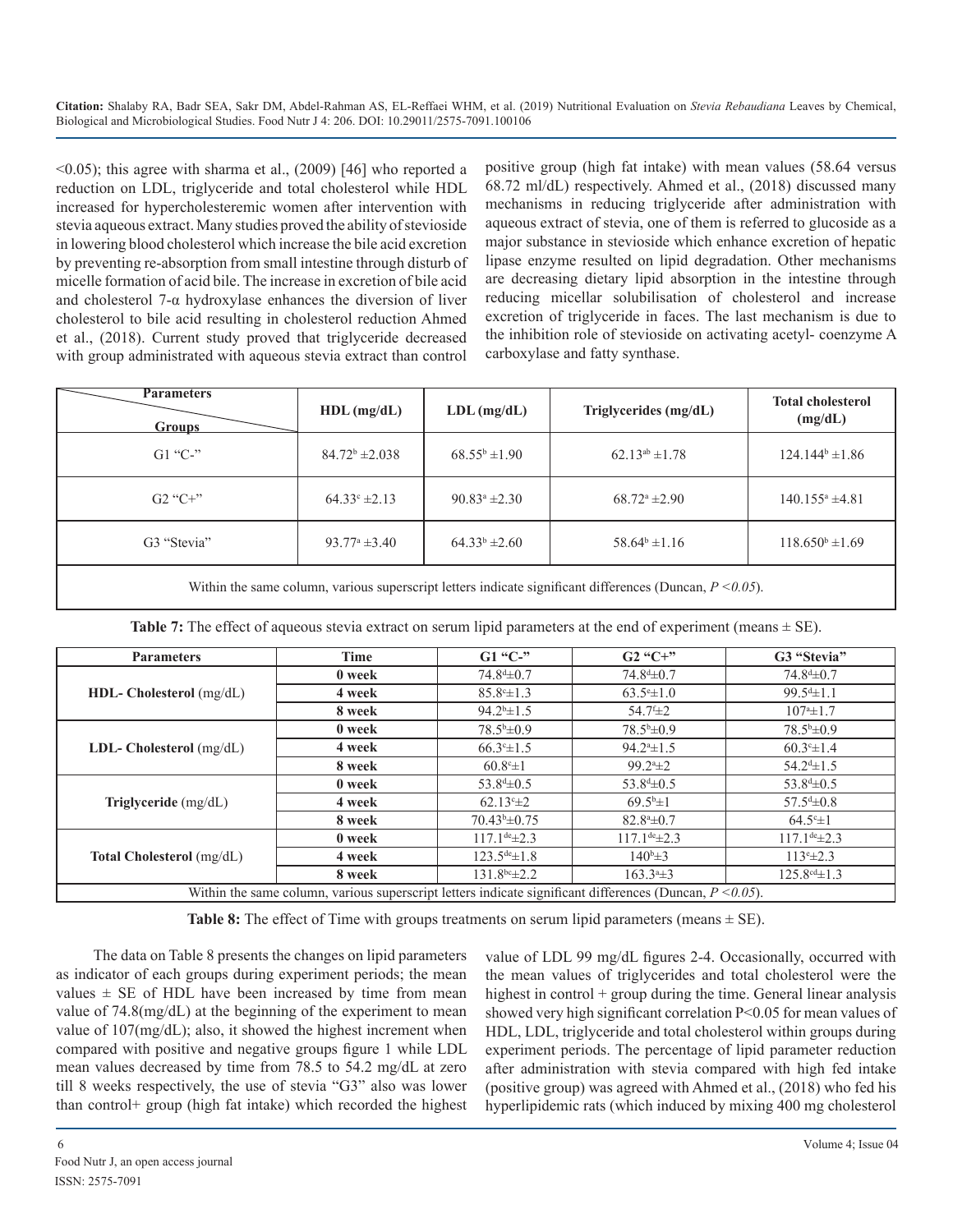90%E /kg body weight rats for 8 weeks + aqueous stevia extract on the percentage of reducing total cholesterol (15.34%- 16.8% respectively),otherwise the current study present improvement by 45.75% in HDL and also in reducing of triglyceride by 14.70% when comparing G3 "high fat diet with stevia aqueous extract" with G2 "high fat diet with distilled water.















#### **Figure 4:** Total cholesterol (mg/dL) changes during experiment treatments.

## **Pumpkin jam with different types of sugar**

Table 9 present the quantity of three types of sugar (sucrose, fructose and stevia) was added to pumpkin jams; energy contents and viscosity. Descending caloric energy contents for stevia, fructose and sucrose pumpkin jam were 252.5, 308.7 and 362 Kcal/ 100gm edible jam respectively. The small quantity of stevia added to pumpkin jam (0.4gm/ 100 gm pumpkin jam) refer to the high sweetness for stevia leaves 300 times compared with fructose and sucrose (60 and 74.8 gm/100gm pumpkin jam respectively); which present the importance of use stevia in therapeutic nutrition and food processing manufacturing. Current research reported highest viscosity value was stevia followed by sucrose and fructose (111200, 102400 and 86400 CP respectively). Norazlanshah Hazali et al., (2014) [47] proved that after short period consumption (30 min) of 500 mg from sucrose and stevia for 18 to 23 year adults, blood sugar has been decreased with stevia compared with sucrose consumption. The author recommended to consume stevia maintain blood glucose even when consumed in short length of time.

| <b>Types of sugar</b>                          | <b>Sucrose</b> | <b>Fructose</b> | <b>Stevia</b> |
|------------------------------------------------|----------------|-----------------|---------------|
| Quantity of sugar (gm)<br>added to (100gm) jam | 74 8           | 60              | 0.4           |
| Energy content Kcal<br>/100gm edible jam       | 362            | 308.7           | 252.5         |
| Viscosity (CP)                                 | 102400         | 86400           | 111200        |

**Table 9:** Quantity, estimated caloric contents and viscosity of sugar added to pumpkin jam with 3 different types of sugars.

#### **Organoleptic Evaluation**

The results of rank method for the organoleptic evaluation of the pumpkin jam color, taste, texture sweeter and overall acceptability are shown in table 10. From these data, it could be noticed that sucrose jam was the best choice of all parameters followed by fructose jam, while stevia showed less acceptance for all studied characteristics. There are very high significant different between sucrose, fructose and stevia in studied parameters  $(P<0.05)$ .

| Type of jams                                                                                     | <b>Sucrose</b>       | <b>Fructose</b> | <b>Stevia</b> |  |  |  |
|--------------------------------------------------------------------------------------------------|----------------------|-----------------|---------------|--|--|--|
| Rank of jams as advantage*                                                                       |                      |                 |               |  |  |  |
| Color                                                                                            | 1 a                  | 2 <sup>b</sup>  | 3c            |  |  |  |
| Taste                                                                                            | 1 <sup>a</sup>       | 2 <sup>b</sup>  | 3c            |  |  |  |
| Texture                                                                                          | 1 <sup>a</sup>       | 2 <sup>b</sup>  | 3c            |  |  |  |
| Sweeter                                                                                          | 1 <sup>a</sup>       | 2 <sup>b</sup>  | 3c            |  |  |  |
| Overall acceptability                                                                            | 1 <sup>a</sup>       | 2 <sup>b</sup>  | 3c            |  |  |  |
| *The numbers mean rank, $1 =$ highly accepted, $2 =$ mediate<br>$acceptance, 3 = less accepted.$ |                      |                 |               |  |  |  |
| a,b,c, means a raw followed by the same letter are non-significantly                             |                      |                 |               |  |  |  |
|                                                                                                  | different $(P<0.05)$ |                 |               |  |  |  |

**Table 10:** Rank method for organoleptic evaluation.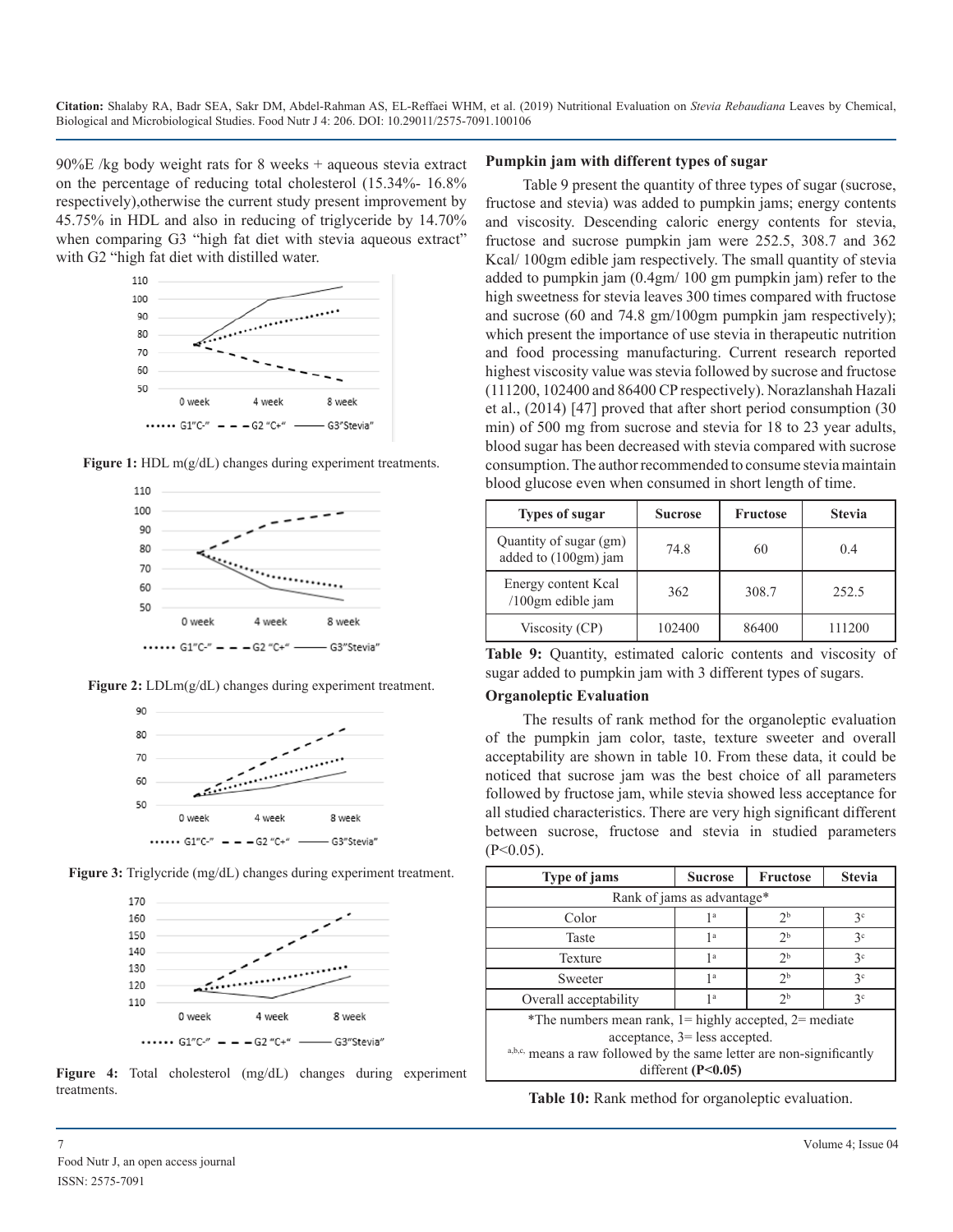Table 11 present the ranking of overall acceptability for tested jams with different levels of significant P< 0.05 and P<0.01. Overall acceptability statistical result showed very high significant differences between uses of sucrose, fructose and stevia. Sucrose was the highest accepted followed by fructose, otherwise stevia was not accepted. Small stevia quantity added (0.4gm/ 100 gm pumpkin jam) didn't allow to produce sugar syrup and resulted puree product. Therefore; it could be concluded that, stevia is preferable to be used as hidden sugar like in juices, desserts, biscuits, cake, heavy sauces, chocolates and puree.

| Type of jams                                                                                              | <b>Sucrose</b> | <b>Fructose</b> | <b>Stevia</b> |  |  |
|-----------------------------------------------------------------------------------------------------------|----------------|-----------------|---------------|--|--|
| <b>Rank sum</b>                                                                                           | 20             | 40              | 60            |  |  |
|                                                                                                           | Difference vs. |                 |               |  |  |
| Sucrose                                                                                                   |                | 20              | 40            |  |  |
| Fructose                                                                                                  |                |                 | 20            |  |  |
| Significant levels                                                                                        | P < 0.05       |                 | P < 0.01      |  |  |
| Critical differences                                                                                      | 15.00          |                 | 18.4          |  |  |
| <b>Product</b> $\times$ Rank                                                                              |                |                 |               |  |  |
| Sucrose                                                                                                   | a              |                 | a             |  |  |
| Fructose                                                                                                  | h              |                 | b             |  |  |
| Stevia                                                                                                    | $\mathbf c$    |                 | $\mathbf c$   |  |  |
| a,b,c, means a raw followed by the same letter are non-significantly<br>different ( $P<0.05$ , $P<0.01$ ) |                |                 |               |  |  |

**Table 11:** Rank method for overall acceptability.

Mondaca et al., (2012) [48] reported that Food Drug Administration (FDA) in Dec./ 2008 and France in August/ 2009 stated the purified stevia considered as safe in use to sweeten beverages and some foods. Therefore, the Joint FAO/WHO expert committee (2008) on food additives (JECFA) suggested a temporary Admissible Daily Intake (ADI) of 0-4 mg kg/BW of steviol glycoside, an equivalent of 0-10 mg kg/ BW of stevioside. The steviol glycosides are currently in use as a sweetener in a number of industrial foods, such as soft drinks or fruit drinks, desserts, cold confectionery, sauces, delicacies, sweet corn, breads, biscuits, table-top sweetener. They replace sucrose, for example in readyto-eat cereals, yoghurt, candies, soju, soy sauce and pudding.

## **Conclusion**

From our study, it could be concluded that Stevia plants is a good nutritious source of carbohydrates, protein, crude fiber, minerals essential and non-essential amino acids which are vital for human nutrition and maintains a good health. Aqueous stevia extract showed very high significant correlation  $(P< 0.05)$  in improving HDL and reducing LDL, total cholesterol and triglyceride profile for hypercholesteremic albino rats. Powder stevia leaves had positive microbial properties against *S. typhimurium*. Nutritious (energy content, sweetness and hypolipidimic characteristics) and economic advantages of stevia recommended to be applied in food processing and appear its vital role in therapeutic nutrition especially with diabetic, heart disease and weight control patients.

## **References**

- 1. [Hamza M \(2017\) Egypt's Government Increases the Supply Price for](https://gain.fas.usda.gov/Recent GAIN Publications/Sugar Annual_Cairo_Egypt_4-18-2017.pdf)  Sugar Cane and Beets Ceding to Farmers' Demands. Sugar Annual. [USDA Foreign Agriculture Service.](https://gain.fas.usda.gov/Recent GAIN Publications/Sugar Annual_Cairo_Egypt_4-18-2017.pdf)
- 2. [Abaza A \(2009\) Sustainable Agriculture development strategy towards](http://extwprlegs1.fao.org/docs/pdf/egy141040E.pdf)  2030, Ministry of Agriculture and land reclamation- Cairo.
- 3. Emara El- Dein kamal Tarek (1996) Studies the effect of some cultural practices on water parameters of sugar beet in North Delta Region. Ph.D. Agronomy department Faculty of Agriculture, El- Mansoura university, Egypt.
- 4. Bekheet MA (2001) Effect of irrigation and nitrogen fertilizer on yield and quality of sugar cane. Ph.D. Agronomy Dept., Faculty of Agriculture El- Menia University, Egypt.
- 5. Sugar crops pres (2015) Institute reports.
- 6. [Savita SM, Sheela K, Sunanda S, Shankar AG, Ramakrishna P, et](https://www.tandfonline.com/doi/abs/10.1080/09709274.2004.11905691)  al. (2004) Health implications of *Stevia rebaudiana*. J Hum Eco 15[:](https://www.tandfonline.com/doi/abs/10.1080/09709274.2004.11905691)  [191-194.](https://www.tandfonline.com/doi/abs/10.1080/09709274.2004.11905691)
- 7. [Kinghorn AD, Yasukawa K, Kitanaka S, Seo S \(2002\) Inhibitory effect](https://www.ncbi.nlm.nih.gov/pubmed/12419967)  of stevioside on tumor promotion by 12-O-tetradecanoylphorbol-13 [acetate in two-stage carcinogenesis in mouse skin. Biol Pharm Bull](https://www.ncbi.nlm.nih.gov/pubmed/12419967)  [25: 1488-1490.](https://www.ncbi.nlm.nih.gov/pubmed/12419967)
- 8. Mizutani K, Tanaka O (2002) Use of *Stevia rebaudiana* sweeteners in Japan. In: Kinghorn AD (Ed.). Stevia, the Genus Stevia. Medicinal and Aromatic Plants-Industrial Profiles, Vol. 19. Taylor and Francis, London and NY. Pg No: 178-195.
- 9. Kim J, Choi YH, Choi YH (2002) Use of stevioside and cultivation of *Stevia rebaudiana* in Korea. In: Kinghorn AD (Ed.). Stevia, the Genus Stevia; Medicinal and Aromatic Plants-Industrial Profiles, Vol. 19. Taylor and Francis, London and NY. Pg No: 196-202.
- 10. Phillips KC (1987) Stevia: Steps in developing a new sweetener. In: Grenby TH, (ed.). Developments in sweeteners New York: Elsevier. Pg No: 1-5.
- 11. [Chang JC, Wu MC, Liu IM, Cheng JT \(2005\) Increase of insulin sen](https://www.ncbi.nlm.nih.gov/pubmed/16278783)sitivity by stevioside in fructose-rich chow-fed rats. Horm Metab Res [37: 610-616.](https://www.ncbi.nlm.nih.gov/pubmed/16278783)
- 12. [Elliott SS, Keim NL, Stern JS, Teff K, Havel PJ \(2002\) Fructose, weight](https://www.ncbi.nlm.nih.gov/pubmed/12399260)  gain, and the insulin resistance syndrome. Am J Clin Nutr 76: 911- [922.](https://www.ncbi.nlm.nih.gov/pubmed/12399260)
- 13. [Lailerd N, Saengsirisuwan V, Sloniger JA, Toskulkao C, Henriksen EJ](https://www.ncbi.nlm.nih.gov/pubmed/14681850)  (2004) Effects of stevioside on glucose transport activity in insulin[sensitive and insulin-resistant rat skeletal muscle. Metabolism 53:](https://www.ncbi.nlm.nih.gov/pubmed/14681850) [101-107.](https://www.ncbi.nlm.nih.gov/pubmed/14681850)
- 14. [Singh SD, Rao GP \(2005\) Stevia: The Herbal Sugar of 21st Century](https://link.springer.com/article/10.1007/BF02942413)  Review article. Sugar tech 7: 17-24.